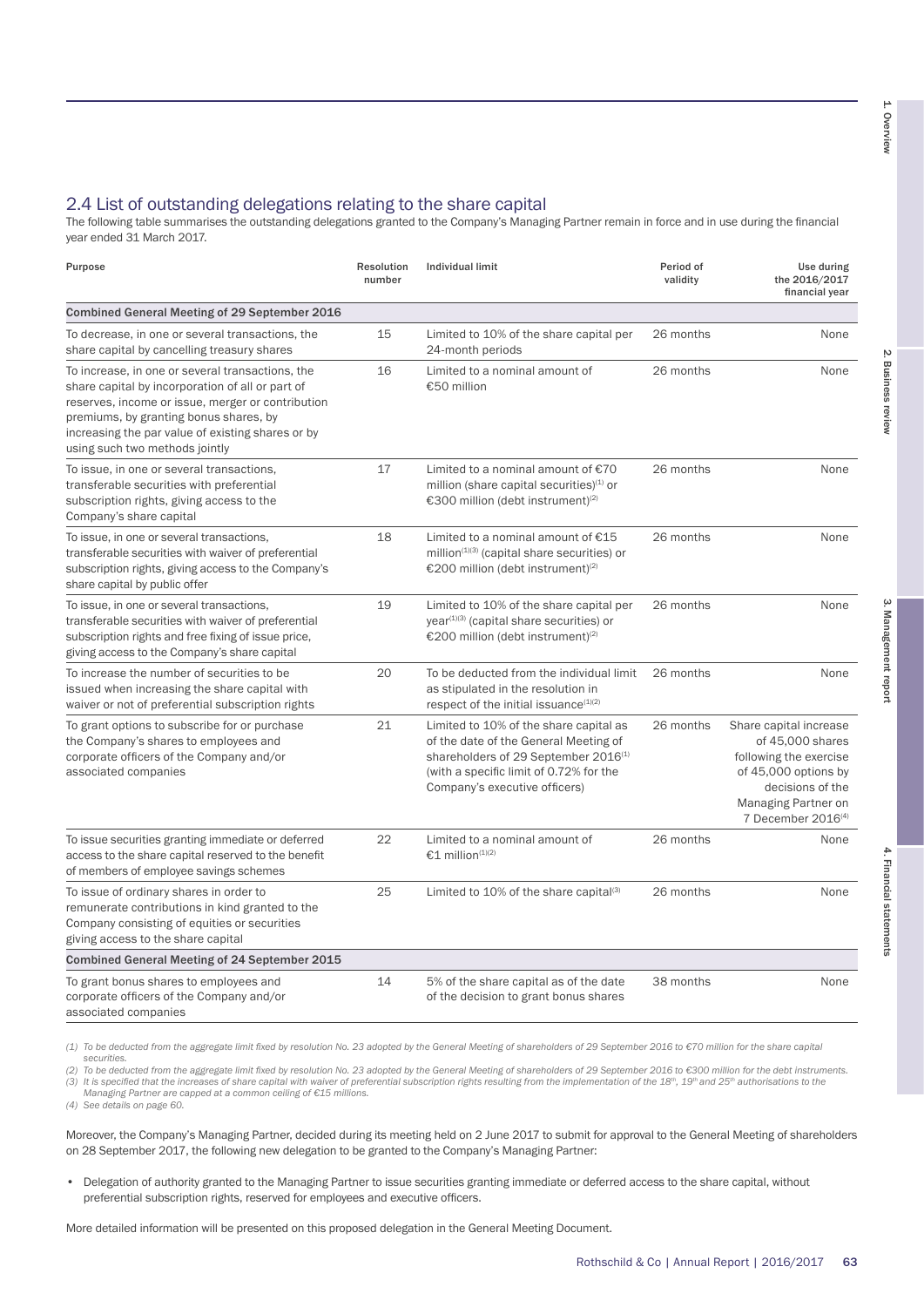*Translation for information purposes only*

# ROTHSCHILD & CO

*Société en commandite par actions* with a share capital of €154,645,024 Registered office: 23 bis avenue de Messine, 75008 Paris Registration number: 302 519 228 RCS Paris

### **Supplementary report of the Managing Partner (***Gérant***) on Rothschild & Co's capital increase decided on 7 December 2016**

Ladies and Gentlemen,

As required by the provisions of Articles L. 225-129-5 and R. 225-116 of the French Code of Commerce, we hereby present our supplementary report on the utilisation of the authority delegated to the Managing Partner (*Gérant*) in the twenty-first resolution passed at the combined ordinary and extraordinary general meeting of the shareholders of Rothschild & Co (the "**Company**") held on 29 September 2016.

Pursuant to the legal and regulatory provisions referred to above, we hereby present our report on (i) the legal framework surrounding the capital increase, (ii) the key terms and conditions of the capital increase, and (iii) the theoretical impact of the capital increase on the book value of equity per share, the shareholder's percentage interest and Rothschild & Co's share price.

### **1. Legal framework surrounding the share capital increase**

We would remind you that a stock option plan (the "**2013 Equity Scheme**") was established in October 2013 in accordance with the provisions of Articles L. 225-177 to L. 225-186-1 of the French Commercial Code and on the basis of the thirteenth resolution passed at the combined ordinary and extraordinary meeting of the Company's shareholders held on 26 September 2013 on the grant of stock options to employees and executives of the Company and companies related to it.

By decision dated 18 November 2016, taken in accordance with the bylaws of the 2013 Equity Scheme, the Managing Partner decided that the stock options granted under the first tranche of the Plan would be options exercisable by share subscription, which therefore requires the new shares to be issued upon exercise of the options.

For the record, under the thirteenth resolution passed at the combined ordinary and extraordinary meeting of the Company's shareholders held on 26 September 2013, the shareholders gave the Managing Partner authority to grant stock options to the employees and executive officers of the Company and companies related to it for a period of 26 months. This authority also permitted the Managing Partner to determine and place on record the number and amount of shares to be issued upon exercise of the options and to fulfil or have someone else fulfil all deeds and formalities to complete the new share issues to be made pursuant to the authority granted in that resolution, and to establish the 2013 Equity Scheme.

In the twenty-first resolution passed at the general meeting held on 29 September 2016, the shareholders granted a similar authority to the one granted in the thirteenth resolution passed at the combined ordinary and extraordinary general meeting of the Company's shareholders held on 26 September, and the old authority was therefore cancelled and superseded by the new one.

On 6 December 2016, the Company was informed that 45,000 stock options had been exercised and on 7 December 2016, the Managing Partner therefore used the authority to issue 45,000 new ordinary shares of the Company (the "**Share Capital Increase**").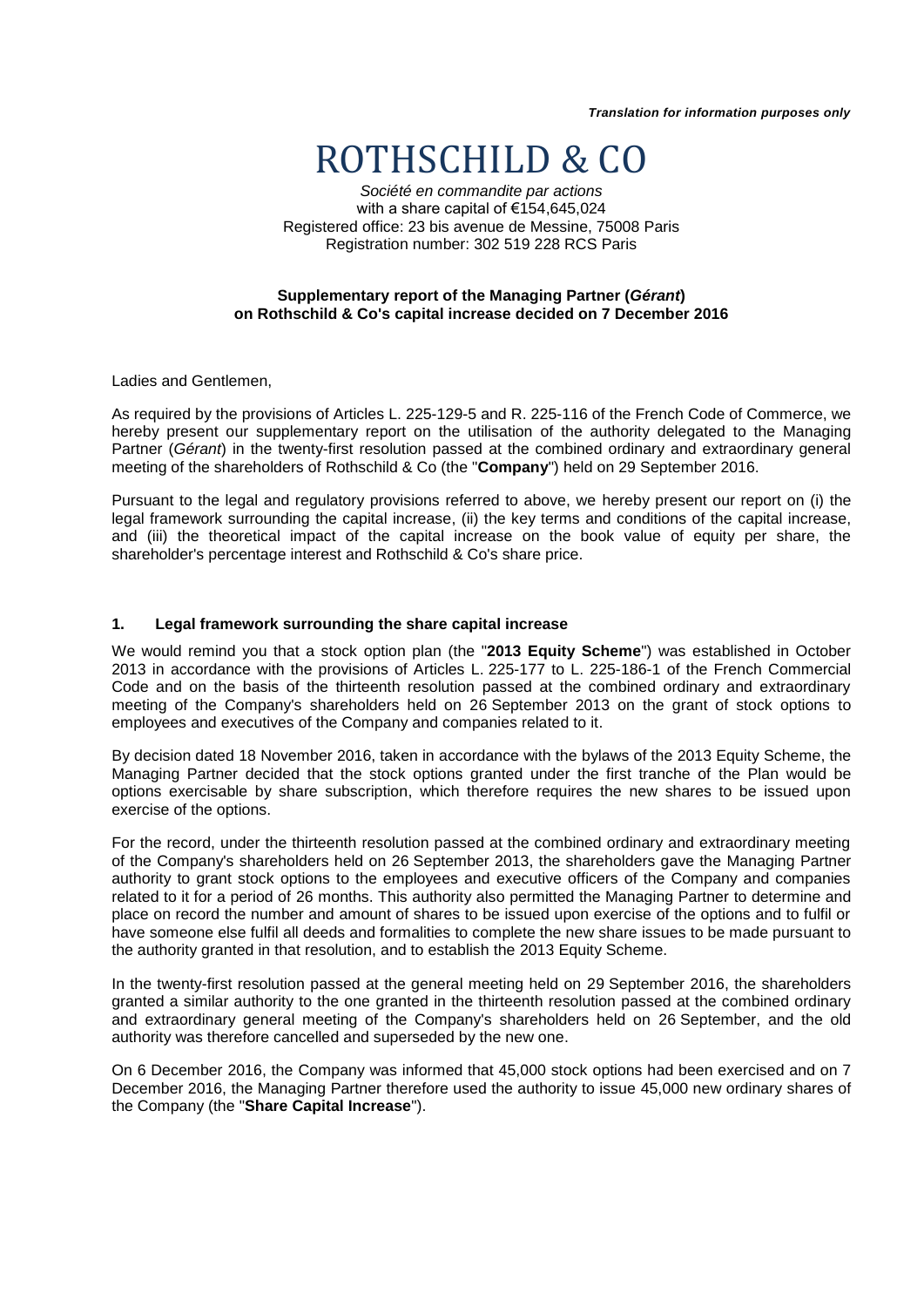## **2. Key terms and conditions of the share capital increase**

In accordance with the bylaws of the 2013 Equity Scheme, the price of the shares issued upon exercise of the stock options was €17.50 per share. Given the par value of the shares, the share premium was therefore €15.50 per share.

The issuance of 45,000 new ordinary shares of the Company each with a par value of €2 decided by the Managing Partner on 7 December 2016 therefore represented a total subscription amount of €787,500, including a share premium of €697,500 euros.

The new shares were issued cum dividend and are entitled to all distributions made by the Company as of the date of issuance.

The new shares were admitted to trading on Euronext Paris and were immediately fungible with the existing shares of the Company already traded on Euronext Paris. They have been traded, as of the date of admission to trading, under the same line and ISIN (FR0000031684) as the existing shares.

## **3. Impact of the issue**

### *3.1 Impact of the issue on book value of equity per share*

By way of indication, the impact of the issue on the book value of equity per share (calculation based on the Company's equity at 30 September 2016 (about €1,457 million) and the number of shares comprising the Company's share capital at 17 November 2016) is as follows:

|                                                                                    | Book value of equity per share<br>(in euros) |                         |
|------------------------------------------------------------------------------------|----------------------------------------------|-------------------------|
|                                                                                    | Non-diluted                                  | <b>Diluted</b>          |
| Before issuance of the new shares pursuant to the<br><b>Share Capital Increase</b> | 20.486                                       | $20.435$ <sup>(1)</sup> |
| After issuance of the 45,000 new shares pursuant<br>to the Share Capital Increase  | 20.473                                       | 20.435                  |

(1) I.e., share capital comprising 74,571,996 shares and 145,040 investment certificates at 17 November 2016, fully diluted for the 3,580,000 stock options still outstanding, some of which had not vested and/or were not exercisable at that date.

### *3.2 Impact of the issue on a shareholder's percentage interest in the Company's share capital*

The impact of the new shares on the percentage interest of a shareholder holding 1% of the Company's share capital prior to the issue and who did not subscribe to the issue (calculations based on the number of shares, including treasury stock, comprising the Company's share capital at 17 November 2016) is as follows:

|                                                                                    | Shareholder's percentage interest<br>(in % of share capital) |                          |
|------------------------------------------------------------------------------------|--------------------------------------------------------------|--------------------------|
|                                                                                    | Non-diluted                                                  | Diluted                  |
| Before issuance of the new shares pursuant to the<br><b>Share Capital Increase</b> | 1.000%                                                       | $0.952\%$ <sup>(1)</sup> |
| After issuance of the 45,000 new shares pursuant<br>to the Share Capital Increase  | $0.999\%$                                                    | 0.952%                   |

(1) I.e., share capital comprising 74,571,996 shares and 145,040 investment certificates at 17 November 2016, fully diluted for the 3,580,000 stock options still outstanding, some of which had not vested and/or were not exercisable at that date.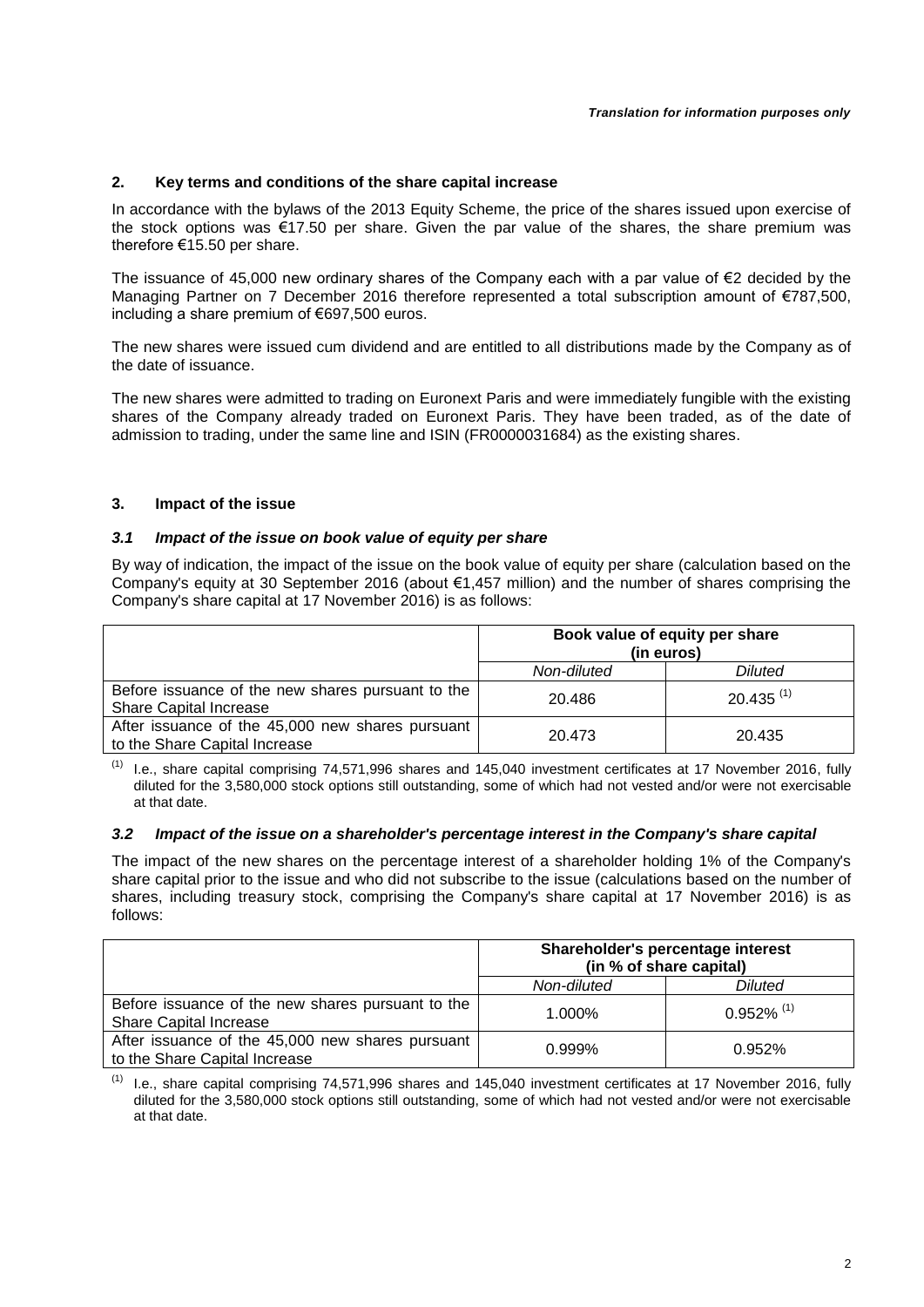## *3.3 Impact of the issue on Rothschild & Co's theoretical share price*

The theoretical impact of the issue on the Company's share price, i.e. €21.373 (average closing price over the twenty trading days preceding 7 December 2016), is as follows:

| Theoretical share price before the Share Capital Increase (based on average<br>closing price over the twenty trading days preceding 7 December 2016) | €21.373 |
|------------------------------------------------------------------------------------------------------------------------------------------------------|---------|
| Theoretical share price after issuance of the 45,000 new shares pursuant to the<br>Share Capital Increase)                                           | €21.370 |

The theoretical share price after the Share Capital Increase was obtained by taking the market capitalisation before the transaction, corresponding to the average closing price over the twenty trading days preceding 7 December 2016 (i.e. €21.373 per share) multiplied by the total number of shares in issue before the transaction (i.e. 70,991,996 on 17 November 2016), plus the net proceeds of the issue (€787,500), divided by 71,036,996 (number of shares at 17 November 2016 plus the 45,000 new shares issued pursued to the Share Capital Increase).

This theoretical approach is provided purely for information purposes and is not an indication of future share price.

This report, and the supplementary report of the Company's statutory auditors, will be made available to shareholders at the Company's registered office and will be brought to their attention at the next shareholders' meeting.

Paris, 4 September 2017

**The Managing Partner,** Rothschild & Co Gestion SAS, represented by David de Rothschild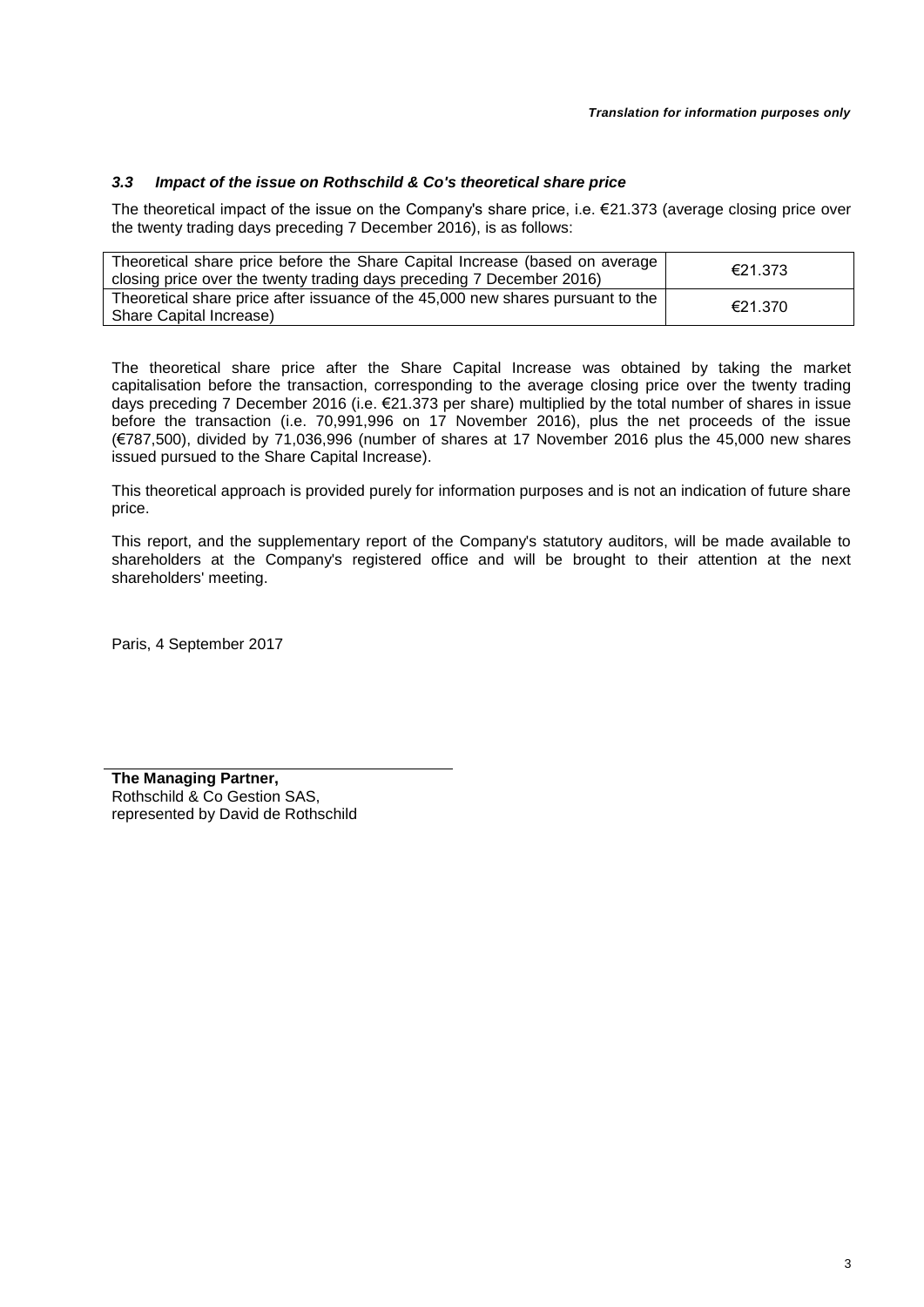*Translation for information purposes only*

# ROTHSCHILD & CO

*Société en commandite par actions* with a share capital of €154,645,024 Registered office: 23 bis avenue de Messine, 75008 Paris Registration number: 302 519 228 RCS Paris

### **Supplementary report of the Managing Partner (***Gérant***) on Rothschild & Co's capital increase decided on 21 July 2017**

Ladies and Gentlemen,

As required by the provisions of Articles L. 225-129-5 and R. 225-116 of the French Code of Commerce, we hereby present our supplementary report on the utilisation of the authority delegated to the Managing Partner (*Gérant*) in the twenty-first resolution passed at the combined ordinary and extraordinary general meeting of the shareholders of Rothschild & Co (the "**Company**") held on 29 September 2016.

Pursuant to the legal and regulatory provisions referred to above, we hereby present our report on (i) the legal framework surrounding the capital increase, (ii) the key terms and conditions of the capital increase, and (iii) the theoretical impact of the capital increase on the book value of equity per share, the shareholder's percentage interest and Rothschild & Co's share price.

### **1. Legal framework surrounding the share capital increase**

We would remind you that a stock option plan (the "**2013 Equity Scheme**") was established in October 2013 in accordance with the provisions of Articles L. 225-177 to L. 225-186-1 of the French Commercial Code and on the basis of the thirteenth resolution passed at the combined ordinary and extraordinary meeting of the Company's shareholders held on 26 September 2013 on the grant of stock options to employees and executives of the Company and companies related to it.

By decision dated 18 November 2016, taken in accordance with the bylaws of the 2013 Equity Scheme, the Managing Partner decided that the stock options granted under the first tranche of the Plan would be options exercisable by share subscription, which therefore requires the new shares to be issued upon exercise of the options.

For the record, under the thirteenth resolution passed at the combined ordinary and extraordinary meeting of the Company's shareholders held on 26 September 2013, the shareholders gave the Managing Partner authority to grant stock options to the employees and executive officers of the Company and companies related to it for a period of 26 months. This authority also permitted the Managing Partner to determine and place on record the number and amount of shares to be issued upon exercise of the options and to fulfil or have someone else fulfil all deeds and formalities to complete the new share issues to be made pursuant to the authority granted in that resolution, and to establish the 2013 Equity Scheme.

In the twenty-first resolution passed at the general meeting held on 29 September 2016, the shareholders granted a similar authority to the one granted in the thirteenth resolution passed at the combined ordinary and extraordinary general meeting of the Company's shareholders held on 26 September, and the old authority was therefore cancelled and superseded by the new one.

Given the fact that the Company was informed that 32,500 stock options had been exercised between 7 December 2016 (last date on which the Company realised a share capital increase to cover stock option exercises) and 21 July 2017, the Managing Partner used the authority to issue 32,500 new ordinary shares of the Company (the "**Share Capital Increase**").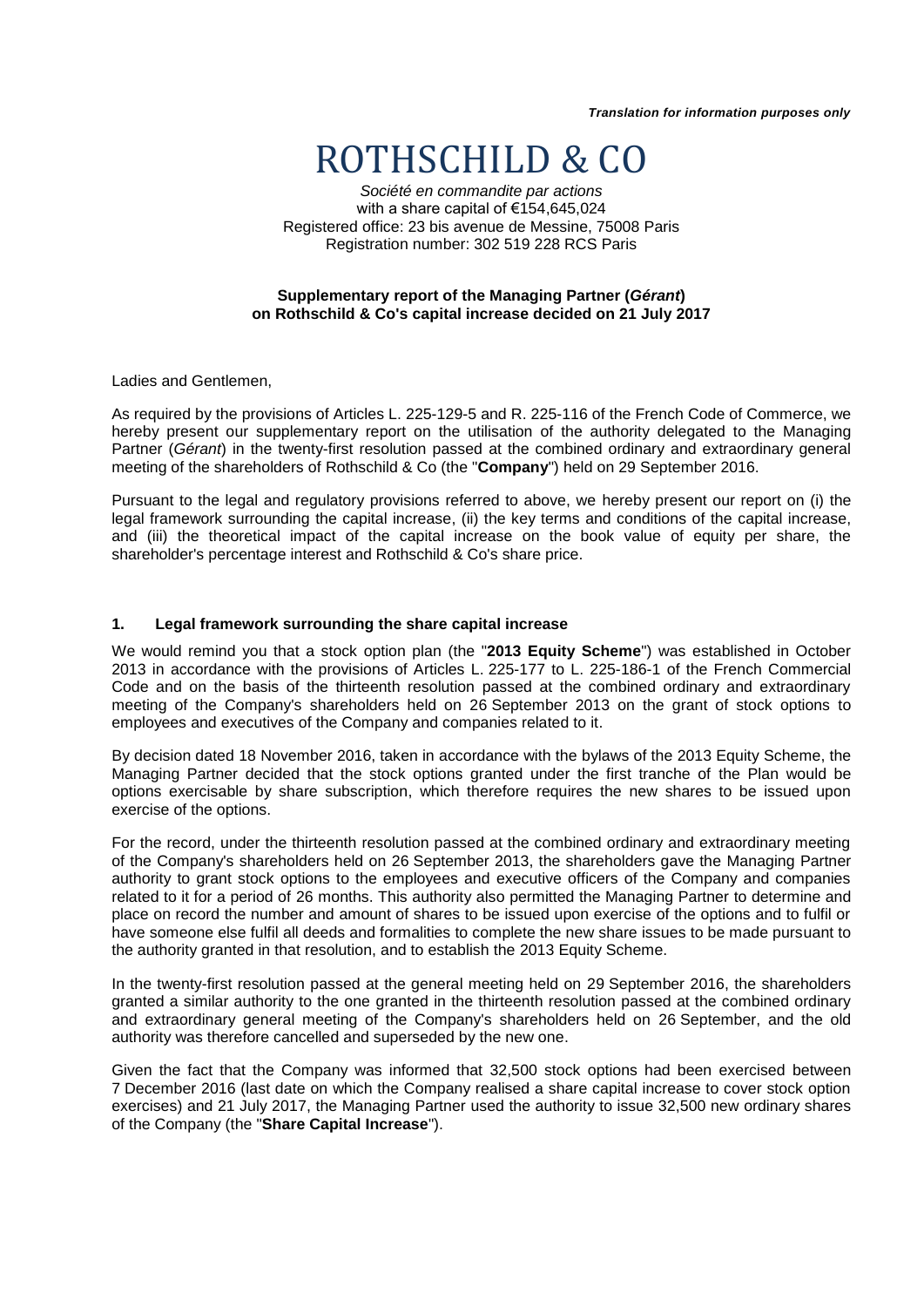## **2. Key terms and conditions of the share capital increase**

In accordance with the bylaws of the 2013 Equity Scheme, the price of the shares issued upon exercise of the stock options was €17.50 per share. Given the par value of the shares, the share premium was therefore €15.50 per share.

The issuance of 32,500 new ordinary shares of the Company each with a par value of €2 decided by the Managing Partner on 21 July 2017 therefore represented a total subscription amount of €568,750, including a share premium of €503,750 euros.

The new shares were issued cum dividend and are entitled to all distributions made by the Company as of the date of issuance.

The new shares were admitted to trading on Euronext Paris and were immediately fungible with the existing shares of the Company already traded on Euronext Paris. They have been traded, as of the date of admission to trading, under the same line and ISIN (FR0000031684) as the existing shares.

## **3. Impact of the issue**

### *3.1 Impact of the issue on book value of equity per share*

By way of indication, the impact of the issue on the book value of equity per share (calculation based on the Company's equity at 31 March 2017 (about €1,829 million) and the number of shares comprising the Company's share capital at 30 June 2017) is as follows:

|                                                                                    | Book value of equity per share<br>(in euros) |                |
|------------------------------------------------------------------------------------|----------------------------------------------|----------------|
|                                                                                    | Non-diluted                                  | <b>Diluted</b> |
| Before issuance of the new shares pursuant to the<br><b>Share Capital Increase</b> | 23.664                                       | $23.479^{(1)}$ |
| After issuance of the 32,500 new shares pursuant<br>to the Share Capital Increase  | 23.654                                       | 23.479         |

 $(1)$  I.e., share capital comprising 77,144,972 shares and 145,040 investment certificates at 30 June 2017, fully diluted for the 3,502,500 stock options still outstanding, some of which had not vested and/or were not exercisable at that date.

### *3.2 Impact of the issue on a shareholder's percentage interest in the Company's share capital*

The impact of the new shares on the percentage interest of a shareholder holding 1% of the Company's share capital prior to the issue and who did not subscribe to the issue (calculations based on the number of shares, including treasury stock, comprising the Company's share capital at 30 June 2017) is as follows:

|                                                                                    | Shareholder's percentage interest<br>(in % of share capital) |                          |
|------------------------------------------------------------------------------------|--------------------------------------------------------------|--------------------------|
|                                                                                    | Non-diluted                                                  | <b>Diluted</b>           |
| Before issuance of the new shares pursuant to the<br><b>Share Capital Increase</b> | 1.000%                                                       | $0.956\%$ <sup>(1)</sup> |
| After issuance of the 32,500 new shares pursuant<br>to the Share Capital Increase  | 0.9996%                                                      | 0.9563%                  |

 $(1)$  I.e., share capital comprising 77,144,972 shares and 145,040 investment certificates at 30 June 2017, fully diluted for the 3,502,500 stock options still outstanding, some of which had not vested and/or were not exercisable at that date.